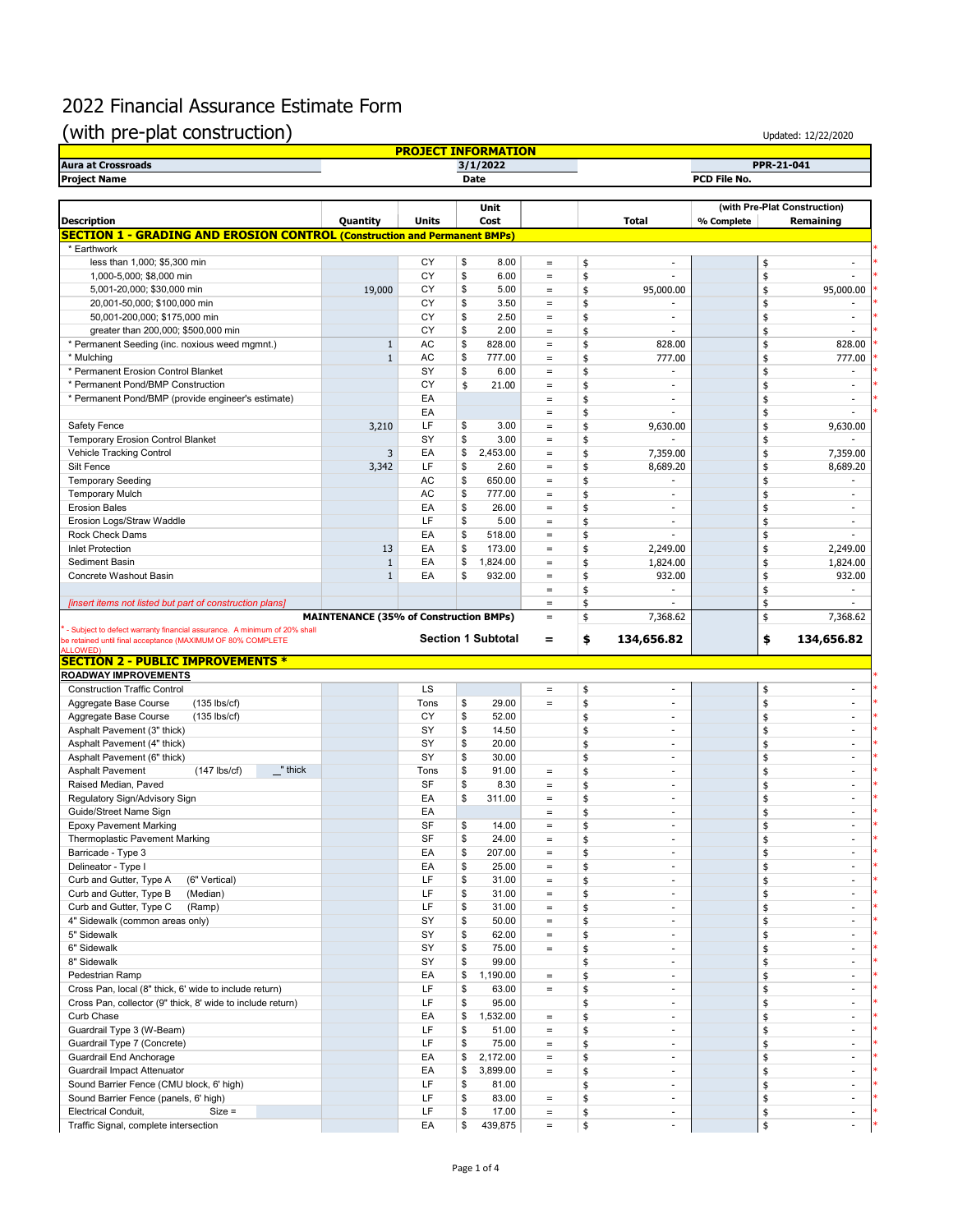| PPR-21-041<br><b>Project Name</b><br><b>Date</b><br>PCD File No.<br>(with Pre-Plat Construction)<br>Unit<br>Cost<br>% Complete<br>Quantity<br>Units<br>Total<br>Remaining<br>\$<br>\$<br>$\equiv$<br>÷.<br>$\sim$<br>\$<br>\$<br>[insert items not listed but part of construction plans]<br>$\equiv$<br>$\overline{\phantom{a}}$<br>$\sim$<br><b>STORM DRAIN IMPROVEMENTS</b><br>LF<br>\$<br>\$<br>Concrete Box Culvert (M Standard), Size (W x H)<br>$\equiv$<br>$\overline{\phantom{a}}$<br>$\overline{\phantom{a}}$<br>LF<br>18" Reinforced Concrete Pipe<br>\$<br>67.00<br>\$<br>\$<br>$\equiv$<br>$\sim$<br>$\sim$<br>LF<br>24" Reinforced Concrete Pipe<br>\$<br>81.00<br>\$<br>\$<br>$\equiv$<br>$\sim$<br>$\sim$<br>LF<br>\$<br>30" Reinforced Concrete Pipe<br>100.00<br>\$<br>\$<br>$\equiv$<br>$\overline{\phantom{a}}$<br>$\overline{\phantom{a}}$<br>LF<br>\$<br>36" Reinforced Concrete Pipe<br>124.00<br>\$<br>\$<br>$\equiv$<br>$\blacksquare$<br>$\sim$<br>LF<br>\$<br>\$<br>\$<br>42" Reinforced Concrete Pipe<br>166.00<br>$\equiv$<br>$\blacksquare$<br>$\overline{\phantom{a}}$<br>LF<br>\$<br>48" Reinforced Concrete Pipe<br>202.00<br>\$<br>\$<br>$\equiv$<br>٠<br>$\overline{\phantom{a}}$<br>LF<br>54" Reinforced Concrete Pipe<br>\$<br>254.00<br>\$<br>\$<br>$\equiv$<br>÷.<br>$\sim$<br>LF<br>\$<br>60" Reinforced Concrete Pipe<br>298.00<br>\$<br>\$<br>$\equiv$<br>$\sim$<br>$\sim$<br>LF<br>\$<br>66" Reinforced Concrete Pipe<br>344.00<br>\$<br>\$<br>$\equiv$<br>$\sim$<br>$\sim$<br>LF<br>\$<br>72" Reinforced Concrete Pipe<br>393.00<br>\$<br>\$<br>$\equiv$<br>$\sim$<br>$\sim$<br>LF<br>\$<br>\$<br>\$<br>18" Corrugated Steel Pipe<br>87.00<br>$\equiv$<br>$\sim$<br>$\sim$<br>LF<br>\$<br>\$<br>24" Corrugated Steel Pipe<br>99.00<br>\$<br>$\equiv$<br>÷,<br>$\overline{\phantom{a}}$<br>LF<br>30" Corrugated Steel Pipe<br>\$<br>126.00<br>\$<br>\$<br>$\equiv$<br>$\sim$<br>$\sim$<br>LF<br>36" Corrugated Steel Pipe<br>\$<br>152.00<br>\$<br>\$<br>$\equiv$<br>$\sim$<br>$\sim$<br>LF<br>\$<br>42" Corrugated Steel Pipe<br>174.00<br>\$<br>\$<br>$\equiv$<br>$\sim$<br>$\sim$<br>LF<br>\$<br>48" Corrugated Steel Pipe<br>184.00<br>\$<br>\$<br>$\equiv$<br>$\blacksquare$<br>LF<br>\$<br>54" Corrugated Steel Pipe<br>269.00<br>\$<br>\$<br>$\equiv$<br>$\overline{\phantom{a}}$<br>$\sim$<br>LF<br>\$<br>60" Corrugated Steel Pipe<br>290.00<br>\$<br>\$<br>$\equiv$<br>٠<br>$\overline{\phantom{a}}$<br>LF<br>\$<br>\$<br>66" Corrugated Steel Pipe<br>352.00<br>\$<br>$\equiv$<br>$\sim$<br>$\sim$<br>LF<br>72" Corrugated Steel Pipe<br>\$<br>414.00<br>\$<br>\$<br>$\equiv$<br>$\sim$<br>$\sim$<br>LF<br>\$<br>78" Corrugated Steel Pipe<br>476.00<br>\$<br>\$<br>$\equiv$<br>$\overline{\phantom{a}}$<br>÷.<br>LF<br>\$<br>\$<br>\$<br>84" Corrugated Steel Pipe<br>569.00<br>$\equiv$<br>$\sim$<br>$\sim$<br>Flared End Section (FES) RCP Size =<br>\$<br>\$<br>$\qquad \qquad =$<br>$\overline{\phantom{a}}$<br>(unit $cost = 6x$ pipe unit $cost$ )<br>EA<br>Flared End Section (FES) CSP<br>$Size =$<br>\$<br>\$<br>$\sim$<br>$\qquad \qquad =$<br>ä,<br>EA<br>(unit cost = 6x pipe unit cost)<br>EA<br>\$<br>End Treatment- Headwall<br>\$<br>$\equiv$<br>$\overline{\phantom{a}}$<br>$\overline{\phantom{a}}$<br>EA<br>\$<br>End Treatment- Wingwall<br>\$<br>$\equiv$<br>$\overline{\phantom{a}}$<br>$\sim$<br>EA<br>\$<br>\$<br>End Treatment - Cutoff Wall<br>$\equiv$<br>٠<br>$\overline{\phantom{a}}$<br>EA<br>Depth $< 5'$<br>\$<br>5,736.00<br>\$<br>Curb Inlet (Type R) L=5',<br>\$<br>$\equiv$<br>$\overline{\phantom{a}}$<br>$\overline{\phantom{a}}$<br>\$<br>Curb Inlet (Type R) L=5',<br>$5' \leq$ Depth < 10'<br>EA<br>7,440.00<br>\$<br>\$<br>$\equiv$<br>$\sim$<br>$\sim$<br>\$<br>Curb Inlet (Type R) L =5',<br>$10' \leq$ Depth < 15'<br>EA<br>8,637.00<br>\$<br>\$<br>$\equiv$<br>$\overline{\phantom{a}}$<br>$\sim$<br>\$<br>Curb Inlet (Type R) L =10',<br>Depth $< 5'$<br>EA<br>7,894.00<br>\$<br>\$<br>$\equiv$<br>$\sim$<br>$\sim$<br>\$<br>Curb Inlet (Type R) L =10',<br>$5' \leq$ Depth < 10'<br>EA<br>8,136.00<br>\$<br>\$<br>$\equiv$<br>$\overline{\phantom{a}}$<br>$\sim$<br>EA<br>\$<br>\$<br>Curb Inlet (Type R) L =10',<br>$10' \leq$ Depth < $15'$<br>\$10,185.00<br>$\equiv$<br>÷,<br>$\overline{\phantom{a}}$<br>\$<br>Curb Inlet (Type R) L =15',<br>Depth $< 5'$<br>EA<br>\$10,265.00<br>\$<br>$\equiv$<br>÷,<br>$\overline{\phantom{a}}$<br>$5' \leq$ Depth < 10'<br>EA<br>\$11,005.00<br>\$<br>\$<br>Curb Inlet (Type R) L =15',<br>$\equiv$<br>$\sim$<br>$\sim$<br>Curb Inlet (Type R) L =15',<br>$10' \leq$ Depth < 15'<br>EA<br>\$12,034.00<br>\$<br>\$<br>$\overline{\phantom{a}}$<br>$\equiv$<br>$\sim$<br>Curb Inlet (Type R) L = 20',<br>Depth $< 5'$<br>EA<br>\$10,940.00<br>\$<br>\$<br>$\equiv$<br>$\sim$<br>$\sim$<br>EA<br>Curb Inlet (Type R) L = 20',<br>$5' \leq$ Depth < 10'<br>\$12,075.00<br>\$<br>\$<br>$\equiv$<br>$\overline{\phantom{a}}$<br>$\overline{\phantom{a}}$<br>Depth $<$ 5'<br>EA<br>\$<br>4,802.00<br>\$<br>\$<br>Grated Inlet (Type C),<br>$\equiv$<br>$\overline{\phantom{a}}$<br>$\sim$<br>EA<br>\$<br>5,932.00<br>Grated Inlet (Type D),<br>Depth $< 5'$<br>\$<br>\$<br>÷<br>$=$<br>٠<br>\$<br>Storm Sewer Manhole, Box Base<br>EA<br>\$12,034.00<br>\$<br>$\equiv$<br>$\sim$<br>$\sim$<br>6,619.00<br>Storm Sewer Manhole, Slab Base<br>EA<br>\$<br>\$<br>\$<br>$\equiv$<br>$\sim$<br>$\overline{\phantom{a}}$<br>SY<br>\$<br>Geotextile (Erosion Control)<br>6.20<br>\$<br>\$<br>÷.<br>$=$<br>$\sim$<br>Rip Rap, d50 size from 6" to 24"<br>\$<br>83.00<br>\$<br>\$<br>Tons<br>$\equiv$<br>$\sim$<br>$\sim$<br>\$<br>\$<br>\$<br>Rip Rap, Grouted<br>Tons<br>98.00<br>$\equiv$<br>$\overline{\phantom{a}}$<br>$\sim$<br>Drainage Channel Construction, Size (W x H)<br>LF<br>\$<br>\$<br>$\equiv$<br>٠<br>$\sim$<br>Drainage Channel Lining, Concrete<br>CY<br>\$<br>\$<br>\$<br>590.00<br>$\equiv$<br>$\sim$<br>$\sim$<br>CY<br>\$<br>116.00<br>Drainage Channel Lining, Rip Rap<br>\$<br>\$<br>$\equiv$<br>$\sim$<br>$\sim$<br>AC<br>\$<br>Drainage Channel Lining, Grass<br>1,520.00<br>\$<br>\$<br>$\equiv$<br>$\sim$<br>Drainage Channel Lining, Other Stabilization<br>\$<br>\$<br>$\equiv$<br>$\overline{\phantom{a}}$<br>\$<br>\$<br>÷.<br>$\equiv$<br>\$<br>\$<br>[insert items not listed but part of construction plans]<br>$\equiv$<br>÷,<br>- Subject to defect warranty financial assurance. A minimum of 20% shall<br>be retained until final acceptance (MAXIMUM OF 80% COMPLETE<br><b>Section 2 Subtotal</b><br>\$<br>\$<br>=<br>۰ |                           |  | <b>PROJECT INFORMATION</b> |  |  |                          |  |  |  |
|----------------------------------------------------------------------------------------------------------------------------------------------------------------------------------------------------------------------------------------------------------------------------------------------------------------------------------------------------------------------------------------------------------------------------------------------------------------------------------------------------------------------------------------------------------------------------------------------------------------------------------------------------------------------------------------------------------------------------------------------------------------------------------------------------------------------------------------------------------------------------------------------------------------------------------------------------------------------------------------------------------------------------------------------------------------------------------------------------------------------------------------------------------------------------------------------------------------------------------------------------------------------------------------------------------------------------------------------------------------------------------------------------------------------------------------------------------------------------------------------------------------------------------------------------------------------------------------------------------------------------------------------------------------------------------------------------------------------------------------------------------------------------------------------------------------------------------------------------------------------------------------------------------------------------------------------------------------------------------------------------------------------------------------------------------------------------------------------------------------------------------------------------------------------------------------------------------------------------------------------------------------------------------------------------------------------------------------------------------------------------------------------------------------------------------------------------------------------------------------------------------------------------------------------------------------------------------------------------------------------------------------------------------------------------------------------------------------------------------------------------------------------------------------------------------------------------------------------------------------------------------------------------------------------------------------------------------------------------------------------------------------------------------------------------------------------------------------------------------------------------------------------------------------------------------------------------------------------------------------------------------------------------------------------------------------------------------------------------------------------------------------------------------------------------------------------------------------------------------------------------------------------------------------------------------------------------------------------------------------------------------------------------------------------------------------------------------------------------------------------------------------------------------------------------------------------------------------------------------------------------------------------------------------------------------------------------------------------------------------------------------------------------------------------------------------------------------------------------------------------------------------------------------------------------------------------------------------------------------------------------------------------------------------------------------------------------------------------------------------------------------------------------------------------------------------------------------------------------------------------------------------------------------------------------------------------------------------------------------------------------------------------------------------------------------------------------------------------------------------------------------------------------------------------------------------------------------------------------------------------------------------------------------------------------------------------------------------------------------------------------------------------------------------------------------------------------------------------------------------------------------------------------------------------------------------------------------------------------------------------------------------------------------------------------------------------------------------------------------------------------------------------------------------------------------------------------------------------------------------------------------------------------------------------------------------------------------------------------------------------------------------------------------------------------------------------------------------------------------------------------------------------------------------------------------------------------------------------------------------------------------------------------------------------------------------------------------------------------------------------------------------------------------------------------------------------------------------------------------------------------------------------------------------------------------------------------------------------------------------------------------------------------------------------------------------------------------------------------------------------------------------------------------------------------------------------------------------------------------------------------------------------------------------------------------------------------------------------------|---------------------------|--|----------------------------|--|--|--------------------------|--|--|--|
|                                                                                                                                                                                                                                                                                                                                                                                                                                                                                                                                                                                                                                                                                                                                                                                                                                                                                                                                                                                                                                                                                                                                                                                                                                                                                                                                                                                                                                                                                                                                                                                                                                                                                                                                                                                                                                                                                                                                                                                                                                                                                                                                                                                                                                                                                                                                                                                                                                                                                                                                                                                                                                                                                                                                                                                                                                                                                                                                                                                                                                                                                                                                                                                                                                                                                                                                                                                                                                                                                                                                                                                                                                                                                                                                                                                                                                                                                                                                                                                                                                                                                                                                                                                                                                                                                                                                                                                                                                                                                                                                                                                                                                                                                                                                                                                                                                                                                                                                                                                                                                                                                                                                                                                                                                                                                                                                                                                                                                                                                                                                                                                                                                                                                                                                                                                                                                                                                                                                                                                                                                                                                                                                                                                                                                                                                                                                                                                                                                                                                                                                                                                                    | <b>Aura at Crossroads</b> |  | 3/1/2022                   |  |  |                          |  |  |  |
|                                                                                                                                                                                                                                                                                                                                                                                                                                                                                                                                                                                                                                                                                                                                                                                                                                                                                                                                                                                                                                                                                                                                                                                                                                                                                                                                                                                                                                                                                                                                                                                                                                                                                                                                                                                                                                                                                                                                                                                                                                                                                                                                                                                                                                                                                                                                                                                                                                                                                                                                                                                                                                                                                                                                                                                                                                                                                                                                                                                                                                                                                                                                                                                                                                                                                                                                                                                                                                                                                                                                                                                                                                                                                                                                                                                                                                                                                                                                                                                                                                                                                                                                                                                                                                                                                                                                                                                                                                                                                                                                                                                                                                                                                                                                                                                                                                                                                                                                                                                                                                                                                                                                                                                                                                                                                                                                                                                                                                                                                                                                                                                                                                                                                                                                                                                                                                                                                                                                                                                                                                                                                                                                                                                                                                                                                                                                                                                                                                                                                                                                                                                                    |                           |  |                            |  |  |                          |  |  |  |
|                                                                                                                                                                                                                                                                                                                                                                                                                                                                                                                                                                                                                                                                                                                                                                                                                                                                                                                                                                                                                                                                                                                                                                                                                                                                                                                                                                                                                                                                                                                                                                                                                                                                                                                                                                                                                                                                                                                                                                                                                                                                                                                                                                                                                                                                                                                                                                                                                                                                                                                                                                                                                                                                                                                                                                                                                                                                                                                                                                                                                                                                                                                                                                                                                                                                                                                                                                                                                                                                                                                                                                                                                                                                                                                                                                                                                                                                                                                                                                                                                                                                                                                                                                                                                                                                                                                                                                                                                                                                                                                                                                                                                                                                                                                                                                                                                                                                                                                                                                                                                                                                                                                                                                                                                                                                                                                                                                                                                                                                                                                                                                                                                                                                                                                                                                                                                                                                                                                                                                                                                                                                                                                                                                                                                                                                                                                                                                                                                                                                                                                                                                                                    |                           |  |                            |  |  |                          |  |  |  |
| <b>Description</b>                                                                                                                                                                                                                                                                                                                                                                                                                                                                                                                                                                                                                                                                                                                                                                                                                                                                                                                                                                                                                                                                                                                                                                                                                                                                                                                                                                                                                                                                                                                                                                                                                                                                                                                                                                                                                                                                                                                                                                                                                                                                                                                                                                                                                                                                                                                                                                                                                                                                                                                                                                                                                                                                                                                                                                                                                                                                                                                                                                                                                                                                                                                                                                                                                                                                                                                                                                                                                                                                                                                                                                                                                                                                                                                                                                                                                                                                                                                                                                                                                                                                                                                                                                                                                                                                                                                                                                                                                                                                                                                                                                                                                                                                                                                                                                                                                                                                                                                                                                                                                                                                                                                                                                                                                                                                                                                                                                                                                                                                                                                                                                                                                                                                                                                                                                                                                                                                                                                                                                                                                                                                                                                                                                                                                                                                                                                                                                                                                                                                                                                                                                                 |                           |  |                            |  |  |                          |  |  |  |
|                                                                                                                                                                                                                                                                                                                                                                                                                                                                                                                                                                                                                                                                                                                                                                                                                                                                                                                                                                                                                                                                                                                                                                                                                                                                                                                                                                                                                                                                                                                                                                                                                                                                                                                                                                                                                                                                                                                                                                                                                                                                                                                                                                                                                                                                                                                                                                                                                                                                                                                                                                                                                                                                                                                                                                                                                                                                                                                                                                                                                                                                                                                                                                                                                                                                                                                                                                                                                                                                                                                                                                                                                                                                                                                                                                                                                                                                                                                                                                                                                                                                                                                                                                                                                                                                                                                                                                                                                                                                                                                                                                                                                                                                                                                                                                                                                                                                                                                                                                                                                                                                                                                                                                                                                                                                                                                                                                                                                                                                                                                                                                                                                                                                                                                                                                                                                                                                                                                                                                                                                                                                                                                                                                                                                                                                                                                                                                                                                                                                                                                                                                                                    |                           |  |                            |  |  |                          |  |  |  |
|                                                                                                                                                                                                                                                                                                                                                                                                                                                                                                                                                                                                                                                                                                                                                                                                                                                                                                                                                                                                                                                                                                                                                                                                                                                                                                                                                                                                                                                                                                                                                                                                                                                                                                                                                                                                                                                                                                                                                                                                                                                                                                                                                                                                                                                                                                                                                                                                                                                                                                                                                                                                                                                                                                                                                                                                                                                                                                                                                                                                                                                                                                                                                                                                                                                                                                                                                                                                                                                                                                                                                                                                                                                                                                                                                                                                                                                                                                                                                                                                                                                                                                                                                                                                                                                                                                                                                                                                                                                                                                                                                                                                                                                                                                                                                                                                                                                                                                                                                                                                                                                                                                                                                                                                                                                                                                                                                                                                                                                                                                                                                                                                                                                                                                                                                                                                                                                                                                                                                                                                                                                                                                                                                                                                                                                                                                                                                                                                                                                                                                                                                                                                    |                           |  |                            |  |  |                          |  |  |  |
|                                                                                                                                                                                                                                                                                                                                                                                                                                                                                                                                                                                                                                                                                                                                                                                                                                                                                                                                                                                                                                                                                                                                                                                                                                                                                                                                                                                                                                                                                                                                                                                                                                                                                                                                                                                                                                                                                                                                                                                                                                                                                                                                                                                                                                                                                                                                                                                                                                                                                                                                                                                                                                                                                                                                                                                                                                                                                                                                                                                                                                                                                                                                                                                                                                                                                                                                                                                                                                                                                                                                                                                                                                                                                                                                                                                                                                                                                                                                                                                                                                                                                                                                                                                                                                                                                                                                                                                                                                                                                                                                                                                                                                                                                                                                                                                                                                                                                                                                                                                                                                                                                                                                                                                                                                                                                                                                                                                                                                                                                                                                                                                                                                                                                                                                                                                                                                                                                                                                                                                                                                                                                                                                                                                                                                                                                                                                                                                                                                                                                                                                                                                                    |                           |  |                            |  |  |                          |  |  |  |
|                                                                                                                                                                                                                                                                                                                                                                                                                                                                                                                                                                                                                                                                                                                                                                                                                                                                                                                                                                                                                                                                                                                                                                                                                                                                                                                                                                                                                                                                                                                                                                                                                                                                                                                                                                                                                                                                                                                                                                                                                                                                                                                                                                                                                                                                                                                                                                                                                                                                                                                                                                                                                                                                                                                                                                                                                                                                                                                                                                                                                                                                                                                                                                                                                                                                                                                                                                                                                                                                                                                                                                                                                                                                                                                                                                                                                                                                                                                                                                                                                                                                                                                                                                                                                                                                                                                                                                                                                                                                                                                                                                                                                                                                                                                                                                                                                                                                                                                                                                                                                                                                                                                                                                                                                                                                                                                                                                                                                                                                                                                                                                                                                                                                                                                                                                                                                                                                                                                                                                                                                                                                                                                                                                                                                                                                                                                                                                                                                                                                                                                                                                                                    |                           |  |                            |  |  |                          |  |  |  |
|                                                                                                                                                                                                                                                                                                                                                                                                                                                                                                                                                                                                                                                                                                                                                                                                                                                                                                                                                                                                                                                                                                                                                                                                                                                                                                                                                                                                                                                                                                                                                                                                                                                                                                                                                                                                                                                                                                                                                                                                                                                                                                                                                                                                                                                                                                                                                                                                                                                                                                                                                                                                                                                                                                                                                                                                                                                                                                                                                                                                                                                                                                                                                                                                                                                                                                                                                                                                                                                                                                                                                                                                                                                                                                                                                                                                                                                                                                                                                                                                                                                                                                                                                                                                                                                                                                                                                                                                                                                                                                                                                                                                                                                                                                                                                                                                                                                                                                                                                                                                                                                                                                                                                                                                                                                                                                                                                                                                                                                                                                                                                                                                                                                                                                                                                                                                                                                                                                                                                                                                                                                                                                                                                                                                                                                                                                                                                                                                                                                                                                                                                                                                    |                           |  |                            |  |  |                          |  |  |  |
|                                                                                                                                                                                                                                                                                                                                                                                                                                                                                                                                                                                                                                                                                                                                                                                                                                                                                                                                                                                                                                                                                                                                                                                                                                                                                                                                                                                                                                                                                                                                                                                                                                                                                                                                                                                                                                                                                                                                                                                                                                                                                                                                                                                                                                                                                                                                                                                                                                                                                                                                                                                                                                                                                                                                                                                                                                                                                                                                                                                                                                                                                                                                                                                                                                                                                                                                                                                                                                                                                                                                                                                                                                                                                                                                                                                                                                                                                                                                                                                                                                                                                                                                                                                                                                                                                                                                                                                                                                                                                                                                                                                                                                                                                                                                                                                                                                                                                                                                                                                                                                                                                                                                                                                                                                                                                                                                                                                                                                                                                                                                                                                                                                                                                                                                                                                                                                                                                                                                                                                                                                                                                                                                                                                                                                                                                                                                                                                                                                                                                                                                                                                                    |                           |  |                            |  |  |                          |  |  |  |
|                                                                                                                                                                                                                                                                                                                                                                                                                                                                                                                                                                                                                                                                                                                                                                                                                                                                                                                                                                                                                                                                                                                                                                                                                                                                                                                                                                                                                                                                                                                                                                                                                                                                                                                                                                                                                                                                                                                                                                                                                                                                                                                                                                                                                                                                                                                                                                                                                                                                                                                                                                                                                                                                                                                                                                                                                                                                                                                                                                                                                                                                                                                                                                                                                                                                                                                                                                                                                                                                                                                                                                                                                                                                                                                                                                                                                                                                                                                                                                                                                                                                                                                                                                                                                                                                                                                                                                                                                                                                                                                                                                                                                                                                                                                                                                                                                                                                                                                                                                                                                                                                                                                                                                                                                                                                                                                                                                                                                                                                                                                                                                                                                                                                                                                                                                                                                                                                                                                                                                                                                                                                                                                                                                                                                                                                                                                                                                                                                                                                                                                                                                                                    |                           |  |                            |  |  |                          |  |  |  |
|                                                                                                                                                                                                                                                                                                                                                                                                                                                                                                                                                                                                                                                                                                                                                                                                                                                                                                                                                                                                                                                                                                                                                                                                                                                                                                                                                                                                                                                                                                                                                                                                                                                                                                                                                                                                                                                                                                                                                                                                                                                                                                                                                                                                                                                                                                                                                                                                                                                                                                                                                                                                                                                                                                                                                                                                                                                                                                                                                                                                                                                                                                                                                                                                                                                                                                                                                                                                                                                                                                                                                                                                                                                                                                                                                                                                                                                                                                                                                                                                                                                                                                                                                                                                                                                                                                                                                                                                                                                                                                                                                                                                                                                                                                                                                                                                                                                                                                                                                                                                                                                                                                                                                                                                                                                                                                                                                                                                                                                                                                                                                                                                                                                                                                                                                                                                                                                                                                                                                                                                                                                                                                                                                                                                                                                                                                                                                                                                                                                                                                                                                                                                    |                           |  |                            |  |  |                          |  |  |  |
|                                                                                                                                                                                                                                                                                                                                                                                                                                                                                                                                                                                                                                                                                                                                                                                                                                                                                                                                                                                                                                                                                                                                                                                                                                                                                                                                                                                                                                                                                                                                                                                                                                                                                                                                                                                                                                                                                                                                                                                                                                                                                                                                                                                                                                                                                                                                                                                                                                                                                                                                                                                                                                                                                                                                                                                                                                                                                                                                                                                                                                                                                                                                                                                                                                                                                                                                                                                                                                                                                                                                                                                                                                                                                                                                                                                                                                                                                                                                                                                                                                                                                                                                                                                                                                                                                                                                                                                                                                                                                                                                                                                                                                                                                                                                                                                                                                                                                                                                                                                                                                                                                                                                                                                                                                                                                                                                                                                                                                                                                                                                                                                                                                                                                                                                                                                                                                                                                                                                                                                                                                                                                                                                                                                                                                                                                                                                                                                                                                                                                                                                                                                                    |                           |  |                            |  |  |                          |  |  |  |
|                                                                                                                                                                                                                                                                                                                                                                                                                                                                                                                                                                                                                                                                                                                                                                                                                                                                                                                                                                                                                                                                                                                                                                                                                                                                                                                                                                                                                                                                                                                                                                                                                                                                                                                                                                                                                                                                                                                                                                                                                                                                                                                                                                                                                                                                                                                                                                                                                                                                                                                                                                                                                                                                                                                                                                                                                                                                                                                                                                                                                                                                                                                                                                                                                                                                                                                                                                                                                                                                                                                                                                                                                                                                                                                                                                                                                                                                                                                                                                                                                                                                                                                                                                                                                                                                                                                                                                                                                                                                                                                                                                                                                                                                                                                                                                                                                                                                                                                                                                                                                                                                                                                                                                                                                                                                                                                                                                                                                                                                                                                                                                                                                                                                                                                                                                                                                                                                                                                                                                                                                                                                                                                                                                                                                                                                                                                                                                                                                                                                                                                                                                                                    |                           |  |                            |  |  |                          |  |  |  |
|                                                                                                                                                                                                                                                                                                                                                                                                                                                                                                                                                                                                                                                                                                                                                                                                                                                                                                                                                                                                                                                                                                                                                                                                                                                                                                                                                                                                                                                                                                                                                                                                                                                                                                                                                                                                                                                                                                                                                                                                                                                                                                                                                                                                                                                                                                                                                                                                                                                                                                                                                                                                                                                                                                                                                                                                                                                                                                                                                                                                                                                                                                                                                                                                                                                                                                                                                                                                                                                                                                                                                                                                                                                                                                                                                                                                                                                                                                                                                                                                                                                                                                                                                                                                                                                                                                                                                                                                                                                                                                                                                                                                                                                                                                                                                                                                                                                                                                                                                                                                                                                                                                                                                                                                                                                                                                                                                                                                                                                                                                                                                                                                                                                                                                                                                                                                                                                                                                                                                                                                                                                                                                                                                                                                                                                                                                                                                                                                                                                                                                                                                                                                    |                           |  |                            |  |  |                          |  |  |  |
|                                                                                                                                                                                                                                                                                                                                                                                                                                                                                                                                                                                                                                                                                                                                                                                                                                                                                                                                                                                                                                                                                                                                                                                                                                                                                                                                                                                                                                                                                                                                                                                                                                                                                                                                                                                                                                                                                                                                                                                                                                                                                                                                                                                                                                                                                                                                                                                                                                                                                                                                                                                                                                                                                                                                                                                                                                                                                                                                                                                                                                                                                                                                                                                                                                                                                                                                                                                                                                                                                                                                                                                                                                                                                                                                                                                                                                                                                                                                                                                                                                                                                                                                                                                                                                                                                                                                                                                                                                                                                                                                                                                                                                                                                                                                                                                                                                                                                                                                                                                                                                                                                                                                                                                                                                                                                                                                                                                                                                                                                                                                                                                                                                                                                                                                                                                                                                                                                                                                                                                                                                                                                                                                                                                                                                                                                                                                                                                                                                                                                                                                                                                                    |                           |  |                            |  |  |                          |  |  |  |
|                                                                                                                                                                                                                                                                                                                                                                                                                                                                                                                                                                                                                                                                                                                                                                                                                                                                                                                                                                                                                                                                                                                                                                                                                                                                                                                                                                                                                                                                                                                                                                                                                                                                                                                                                                                                                                                                                                                                                                                                                                                                                                                                                                                                                                                                                                                                                                                                                                                                                                                                                                                                                                                                                                                                                                                                                                                                                                                                                                                                                                                                                                                                                                                                                                                                                                                                                                                                                                                                                                                                                                                                                                                                                                                                                                                                                                                                                                                                                                                                                                                                                                                                                                                                                                                                                                                                                                                                                                                                                                                                                                                                                                                                                                                                                                                                                                                                                                                                                                                                                                                                                                                                                                                                                                                                                                                                                                                                                                                                                                                                                                                                                                                                                                                                                                                                                                                                                                                                                                                                                                                                                                                                                                                                                                                                                                                                                                                                                                                                                                                                                                                                    |                           |  |                            |  |  |                          |  |  |  |
|                                                                                                                                                                                                                                                                                                                                                                                                                                                                                                                                                                                                                                                                                                                                                                                                                                                                                                                                                                                                                                                                                                                                                                                                                                                                                                                                                                                                                                                                                                                                                                                                                                                                                                                                                                                                                                                                                                                                                                                                                                                                                                                                                                                                                                                                                                                                                                                                                                                                                                                                                                                                                                                                                                                                                                                                                                                                                                                                                                                                                                                                                                                                                                                                                                                                                                                                                                                                                                                                                                                                                                                                                                                                                                                                                                                                                                                                                                                                                                                                                                                                                                                                                                                                                                                                                                                                                                                                                                                                                                                                                                                                                                                                                                                                                                                                                                                                                                                                                                                                                                                                                                                                                                                                                                                                                                                                                                                                                                                                                                                                                                                                                                                                                                                                                                                                                                                                                                                                                                                                                                                                                                                                                                                                                                                                                                                                                                                                                                                                                                                                                                                                    |                           |  |                            |  |  |                          |  |  |  |
|                                                                                                                                                                                                                                                                                                                                                                                                                                                                                                                                                                                                                                                                                                                                                                                                                                                                                                                                                                                                                                                                                                                                                                                                                                                                                                                                                                                                                                                                                                                                                                                                                                                                                                                                                                                                                                                                                                                                                                                                                                                                                                                                                                                                                                                                                                                                                                                                                                                                                                                                                                                                                                                                                                                                                                                                                                                                                                                                                                                                                                                                                                                                                                                                                                                                                                                                                                                                                                                                                                                                                                                                                                                                                                                                                                                                                                                                                                                                                                                                                                                                                                                                                                                                                                                                                                                                                                                                                                                                                                                                                                                                                                                                                                                                                                                                                                                                                                                                                                                                                                                                                                                                                                                                                                                                                                                                                                                                                                                                                                                                                                                                                                                                                                                                                                                                                                                                                                                                                                                                                                                                                                                                                                                                                                                                                                                                                                                                                                                                                                                                                                                                    |                           |  |                            |  |  |                          |  |  |  |
|                                                                                                                                                                                                                                                                                                                                                                                                                                                                                                                                                                                                                                                                                                                                                                                                                                                                                                                                                                                                                                                                                                                                                                                                                                                                                                                                                                                                                                                                                                                                                                                                                                                                                                                                                                                                                                                                                                                                                                                                                                                                                                                                                                                                                                                                                                                                                                                                                                                                                                                                                                                                                                                                                                                                                                                                                                                                                                                                                                                                                                                                                                                                                                                                                                                                                                                                                                                                                                                                                                                                                                                                                                                                                                                                                                                                                                                                                                                                                                                                                                                                                                                                                                                                                                                                                                                                                                                                                                                                                                                                                                                                                                                                                                                                                                                                                                                                                                                                                                                                                                                                                                                                                                                                                                                                                                                                                                                                                                                                                                                                                                                                                                                                                                                                                                                                                                                                                                                                                                                                                                                                                                                                                                                                                                                                                                                                                                                                                                                                                                                                                                                                    |                           |  |                            |  |  |                          |  |  |  |
|                                                                                                                                                                                                                                                                                                                                                                                                                                                                                                                                                                                                                                                                                                                                                                                                                                                                                                                                                                                                                                                                                                                                                                                                                                                                                                                                                                                                                                                                                                                                                                                                                                                                                                                                                                                                                                                                                                                                                                                                                                                                                                                                                                                                                                                                                                                                                                                                                                                                                                                                                                                                                                                                                                                                                                                                                                                                                                                                                                                                                                                                                                                                                                                                                                                                                                                                                                                                                                                                                                                                                                                                                                                                                                                                                                                                                                                                                                                                                                                                                                                                                                                                                                                                                                                                                                                                                                                                                                                                                                                                                                                                                                                                                                                                                                                                                                                                                                                                                                                                                                                                                                                                                                                                                                                                                                                                                                                                                                                                                                                                                                                                                                                                                                                                                                                                                                                                                                                                                                                                                                                                                                                                                                                                                                                                                                                                                                                                                                                                                                                                                                                                    |                           |  |                            |  |  |                          |  |  |  |
|                                                                                                                                                                                                                                                                                                                                                                                                                                                                                                                                                                                                                                                                                                                                                                                                                                                                                                                                                                                                                                                                                                                                                                                                                                                                                                                                                                                                                                                                                                                                                                                                                                                                                                                                                                                                                                                                                                                                                                                                                                                                                                                                                                                                                                                                                                                                                                                                                                                                                                                                                                                                                                                                                                                                                                                                                                                                                                                                                                                                                                                                                                                                                                                                                                                                                                                                                                                                                                                                                                                                                                                                                                                                                                                                                                                                                                                                                                                                                                                                                                                                                                                                                                                                                                                                                                                                                                                                                                                                                                                                                                                                                                                                                                                                                                                                                                                                                                                                                                                                                                                                                                                                                                                                                                                                                                                                                                                                                                                                                                                                                                                                                                                                                                                                                                                                                                                                                                                                                                                                                                                                                                                                                                                                                                                                                                                                                                                                                                                                                                                                                                                                    |                           |  |                            |  |  |                          |  |  |  |
|                                                                                                                                                                                                                                                                                                                                                                                                                                                                                                                                                                                                                                                                                                                                                                                                                                                                                                                                                                                                                                                                                                                                                                                                                                                                                                                                                                                                                                                                                                                                                                                                                                                                                                                                                                                                                                                                                                                                                                                                                                                                                                                                                                                                                                                                                                                                                                                                                                                                                                                                                                                                                                                                                                                                                                                                                                                                                                                                                                                                                                                                                                                                                                                                                                                                                                                                                                                                                                                                                                                                                                                                                                                                                                                                                                                                                                                                                                                                                                                                                                                                                                                                                                                                                                                                                                                                                                                                                                                                                                                                                                                                                                                                                                                                                                                                                                                                                                                                                                                                                                                                                                                                                                                                                                                                                                                                                                                                                                                                                                                                                                                                                                                                                                                                                                                                                                                                                                                                                                                                                                                                                                                                                                                                                                                                                                                                                                                                                                                                                                                                                                                                    |                           |  |                            |  |  |                          |  |  |  |
|                                                                                                                                                                                                                                                                                                                                                                                                                                                                                                                                                                                                                                                                                                                                                                                                                                                                                                                                                                                                                                                                                                                                                                                                                                                                                                                                                                                                                                                                                                                                                                                                                                                                                                                                                                                                                                                                                                                                                                                                                                                                                                                                                                                                                                                                                                                                                                                                                                                                                                                                                                                                                                                                                                                                                                                                                                                                                                                                                                                                                                                                                                                                                                                                                                                                                                                                                                                                                                                                                                                                                                                                                                                                                                                                                                                                                                                                                                                                                                                                                                                                                                                                                                                                                                                                                                                                                                                                                                                                                                                                                                                                                                                                                                                                                                                                                                                                                                                                                                                                                                                                                                                                                                                                                                                                                                                                                                                                                                                                                                                                                                                                                                                                                                                                                                                                                                                                                                                                                                                                                                                                                                                                                                                                                                                                                                                                                                                                                                                                                                                                                                                                    |                           |  |                            |  |  | $\overline{\phantom{a}}$ |  |  |  |
|                                                                                                                                                                                                                                                                                                                                                                                                                                                                                                                                                                                                                                                                                                                                                                                                                                                                                                                                                                                                                                                                                                                                                                                                                                                                                                                                                                                                                                                                                                                                                                                                                                                                                                                                                                                                                                                                                                                                                                                                                                                                                                                                                                                                                                                                                                                                                                                                                                                                                                                                                                                                                                                                                                                                                                                                                                                                                                                                                                                                                                                                                                                                                                                                                                                                                                                                                                                                                                                                                                                                                                                                                                                                                                                                                                                                                                                                                                                                                                                                                                                                                                                                                                                                                                                                                                                                                                                                                                                                                                                                                                                                                                                                                                                                                                                                                                                                                                                                                                                                                                                                                                                                                                                                                                                                                                                                                                                                                                                                                                                                                                                                                                                                                                                                                                                                                                                                                                                                                                                                                                                                                                                                                                                                                                                                                                                                                                                                                                                                                                                                                                                                    |                           |  |                            |  |  |                          |  |  |  |
|                                                                                                                                                                                                                                                                                                                                                                                                                                                                                                                                                                                                                                                                                                                                                                                                                                                                                                                                                                                                                                                                                                                                                                                                                                                                                                                                                                                                                                                                                                                                                                                                                                                                                                                                                                                                                                                                                                                                                                                                                                                                                                                                                                                                                                                                                                                                                                                                                                                                                                                                                                                                                                                                                                                                                                                                                                                                                                                                                                                                                                                                                                                                                                                                                                                                                                                                                                                                                                                                                                                                                                                                                                                                                                                                                                                                                                                                                                                                                                                                                                                                                                                                                                                                                                                                                                                                                                                                                                                                                                                                                                                                                                                                                                                                                                                                                                                                                                                                                                                                                                                                                                                                                                                                                                                                                                                                                                                                                                                                                                                                                                                                                                                                                                                                                                                                                                                                                                                                                                                                                                                                                                                                                                                                                                                                                                                                                                                                                                                                                                                                                                                                    |                           |  |                            |  |  |                          |  |  |  |
|                                                                                                                                                                                                                                                                                                                                                                                                                                                                                                                                                                                                                                                                                                                                                                                                                                                                                                                                                                                                                                                                                                                                                                                                                                                                                                                                                                                                                                                                                                                                                                                                                                                                                                                                                                                                                                                                                                                                                                                                                                                                                                                                                                                                                                                                                                                                                                                                                                                                                                                                                                                                                                                                                                                                                                                                                                                                                                                                                                                                                                                                                                                                                                                                                                                                                                                                                                                                                                                                                                                                                                                                                                                                                                                                                                                                                                                                                                                                                                                                                                                                                                                                                                                                                                                                                                                                                                                                                                                                                                                                                                                                                                                                                                                                                                                                                                                                                                                                                                                                                                                                                                                                                                                                                                                                                                                                                                                                                                                                                                                                                                                                                                                                                                                                                                                                                                                                                                                                                                                                                                                                                                                                                                                                                                                                                                                                                                                                                                                                                                                                                                                                    |                           |  |                            |  |  |                          |  |  |  |
|                                                                                                                                                                                                                                                                                                                                                                                                                                                                                                                                                                                                                                                                                                                                                                                                                                                                                                                                                                                                                                                                                                                                                                                                                                                                                                                                                                                                                                                                                                                                                                                                                                                                                                                                                                                                                                                                                                                                                                                                                                                                                                                                                                                                                                                                                                                                                                                                                                                                                                                                                                                                                                                                                                                                                                                                                                                                                                                                                                                                                                                                                                                                                                                                                                                                                                                                                                                                                                                                                                                                                                                                                                                                                                                                                                                                                                                                                                                                                                                                                                                                                                                                                                                                                                                                                                                                                                                                                                                                                                                                                                                                                                                                                                                                                                                                                                                                                                                                                                                                                                                                                                                                                                                                                                                                                                                                                                                                                                                                                                                                                                                                                                                                                                                                                                                                                                                                                                                                                                                                                                                                                                                                                                                                                                                                                                                                                                                                                                                                                                                                                                                                    |                           |  |                            |  |  |                          |  |  |  |
|                                                                                                                                                                                                                                                                                                                                                                                                                                                                                                                                                                                                                                                                                                                                                                                                                                                                                                                                                                                                                                                                                                                                                                                                                                                                                                                                                                                                                                                                                                                                                                                                                                                                                                                                                                                                                                                                                                                                                                                                                                                                                                                                                                                                                                                                                                                                                                                                                                                                                                                                                                                                                                                                                                                                                                                                                                                                                                                                                                                                                                                                                                                                                                                                                                                                                                                                                                                                                                                                                                                                                                                                                                                                                                                                                                                                                                                                                                                                                                                                                                                                                                                                                                                                                                                                                                                                                                                                                                                                                                                                                                                                                                                                                                                                                                                                                                                                                                                                                                                                                                                                                                                                                                                                                                                                                                                                                                                                                                                                                                                                                                                                                                                                                                                                                                                                                                                                                                                                                                                                                                                                                                                                                                                                                                                                                                                                                                                                                                                                                                                                                                                                    |                           |  |                            |  |  |                          |  |  |  |
|                                                                                                                                                                                                                                                                                                                                                                                                                                                                                                                                                                                                                                                                                                                                                                                                                                                                                                                                                                                                                                                                                                                                                                                                                                                                                                                                                                                                                                                                                                                                                                                                                                                                                                                                                                                                                                                                                                                                                                                                                                                                                                                                                                                                                                                                                                                                                                                                                                                                                                                                                                                                                                                                                                                                                                                                                                                                                                                                                                                                                                                                                                                                                                                                                                                                                                                                                                                                                                                                                                                                                                                                                                                                                                                                                                                                                                                                                                                                                                                                                                                                                                                                                                                                                                                                                                                                                                                                                                                                                                                                                                                                                                                                                                                                                                                                                                                                                                                                                                                                                                                                                                                                                                                                                                                                                                                                                                                                                                                                                                                                                                                                                                                                                                                                                                                                                                                                                                                                                                                                                                                                                                                                                                                                                                                                                                                                                                                                                                                                                                                                                                                                    |                           |  |                            |  |  |                          |  |  |  |
|                                                                                                                                                                                                                                                                                                                                                                                                                                                                                                                                                                                                                                                                                                                                                                                                                                                                                                                                                                                                                                                                                                                                                                                                                                                                                                                                                                                                                                                                                                                                                                                                                                                                                                                                                                                                                                                                                                                                                                                                                                                                                                                                                                                                                                                                                                                                                                                                                                                                                                                                                                                                                                                                                                                                                                                                                                                                                                                                                                                                                                                                                                                                                                                                                                                                                                                                                                                                                                                                                                                                                                                                                                                                                                                                                                                                                                                                                                                                                                                                                                                                                                                                                                                                                                                                                                                                                                                                                                                                                                                                                                                                                                                                                                                                                                                                                                                                                                                                                                                                                                                                                                                                                                                                                                                                                                                                                                                                                                                                                                                                                                                                                                                                                                                                                                                                                                                                                                                                                                                                                                                                                                                                                                                                                                                                                                                                                                                                                                                                                                                                                                                                    |                           |  |                            |  |  |                          |  |  |  |
|                                                                                                                                                                                                                                                                                                                                                                                                                                                                                                                                                                                                                                                                                                                                                                                                                                                                                                                                                                                                                                                                                                                                                                                                                                                                                                                                                                                                                                                                                                                                                                                                                                                                                                                                                                                                                                                                                                                                                                                                                                                                                                                                                                                                                                                                                                                                                                                                                                                                                                                                                                                                                                                                                                                                                                                                                                                                                                                                                                                                                                                                                                                                                                                                                                                                                                                                                                                                                                                                                                                                                                                                                                                                                                                                                                                                                                                                                                                                                                                                                                                                                                                                                                                                                                                                                                                                                                                                                                                                                                                                                                                                                                                                                                                                                                                                                                                                                                                                                                                                                                                                                                                                                                                                                                                                                                                                                                                                                                                                                                                                                                                                                                                                                                                                                                                                                                                                                                                                                                                                                                                                                                                                                                                                                                                                                                                                                                                                                                                                                                                                                                                                    |                           |  |                            |  |  |                          |  |  |  |
|                                                                                                                                                                                                                                                                                                                                                                                                                                                                                                                                                                                                                                                                                                                                                                                                                                                                                                                                                                                                                                                                                                                                                                                                                                                                                                                                                                                                                                                                                                                                                                                                                                                                                                                                                                                                                                                                                                                                                                                                                                                                                                                                                                                                                                                                                                                                                                                                                                                                                                                                                                                                                                                                                                                                                                                                                                                                                                                                                                                                                                                                                                                                                                                                                                                                                                                                                                                                                                                                                                                                                                                                                                                                                                                                                                                                                                                                                                                                                                                                                                                                                                                                                                                                                                                                                                                                                                                                                                                                                                                                                                                                                                                                                                                                                                                                                                                                                                                                                                                                                                                                                                                                                                                                                                                                                                                                                                                                                                                                                                                                                                                                                                                                                                                                                                                                                                                                                                                                                                                                                                                                                                                                                                                                                                                                                                                                                                                                                                                                                                                                                                                                    |                           |  |                            |  |  |                          |  |  |  |
|                                                                                                                                                                                                                                                                                                                                                                                                                                                                                                                                                                                                                                                                                                                                                                                                                                                                                                                                                                                                                                                                                                                                                                                                                                                                                                                                                                                                                                                                                                                                                                                                                                                                                                                                                                                                                                                                                                                                                                                                                                                                                                                                                                                                                                                                                                                                                                                                                                                                                                                                                                                                                                                                                                                                                                                                                                                                                                                                                                                                                                                                                                                                                                                                                                                                                                                                                                                                                                                                                                                                                                                                                                                                                                                                                                                                                                                                                                                                                                                                                                                                                                                                                                                                                                                                                                                                                                                                                                                                                                                                                                                                                                                                                                                                                                                                                                                                                                                                                                                                                                                                                                                                                                                                                                                                                                                                                                                                                                                                                                                                                                                                                                                                                                                                                                                                                                                                                                                                                                                                                                                                                                                                                                                                                                                                                                                                                                                                                                                                                                                                                                                                    |                           |  |                            |  |  |                          |  |  |  |
|                                                                                                                                                                                                                                                                                                                                                                                                                                                                                                                                                                                                                                                                                                                                                                                                                                                                                                                                                                                                                                                                                                                                                                                                                                                                                                                                                                                                                                                                                                                                                                                                                                                                                                                                                                                                                                                                                                                                                                                                                                                                                                                                                                                                                                                                                                                                                                                                                                                                                                                                                                                                                                                                                                                                                                                                                                                                                                                                                                                                                                                                                                                                                                                                                                                                                                                                                                                                                                                                                                                                                                                                                                                                                                                                                                                                                                                                                                                                                                                                                                                                                                                                                                                                                                                                                                                                                                                                                                                                                                                                                                                                                                                                                                                                                                                                                                                                                                                                                                                                                                                                                                                                                                                                                                                                                                                                                                                                                                                                                                                                                                                                                                                                                                                                                                                                                                                                                                                                                                                                                                                                                                                                                                                                                                                                                                                                                                                                                                                                                                                                                                                                    |                           |  |                            |  |  |                          |  |  |  |
|                                                                                                                                                                                                                                                                                                                                                                                                                                                                                                                                                                                                                                                                                                                                                                                                                                                                                                                                                                                                                                                                                                                                                                                                                                                                                                                                                                                                                                                                                                                                                                                                                                                                                                                                                                                                                                                                                                                                                                                                                                                                                                                                                                                                                                                                                                                                                                                                                                                                                                                                                                                                                                                                                                                                                                                                                                                                                                                                                                                                                                                                                                                                                                                                                                                                                                                                                                                                                                                                                                                                                                                                                                                                                                                                                                                                                                                                                                                                                                                                                                                                                                                                                                                                                                                                                                                                                                                                                                                                                                                                                                                                                                                                                                                                                                                                                                                                                                                                                                                                                                                                                                                                                                                                                                                                                                                                                                                                                                                                                                                                                                                                                                                                                                                                                                                                                                                                                                                                                                                                                                                                                                                                                                                                                                                                                                                                                                                                                                                                                                                                                                                                    |                           |  |                            |  |  |                          |  |  |  |
|                                                                                                                                                                                                                                                                                                                                                                                                                                                                                                                                                                                                                                                                                                                                                                                                                                                                                                                                                                                                                                                                                                                                                                                                                                                                                                                                                                                                                                                                                                                                                                                                                                                                                                                                                                                                                                                                                                                                                                                                                                                                                                                                                                                                                                                                                                                                                                                                                                                                                                                                                                                                                                                                                                                                                                                                                                                                                                                                                                                                                                                                                                                                                                                                                                                                                                                                                                                                                                                                                                                                                                                                                                                                                                                                                                                                                                                                                                                                                                                                                                                                                                                                                                                                                                                                                                                                                                                                                                                                                                                                                                                                                                                                                                                                                                                                                                                                                                                                                                                                                                                                                                                                                                                                                                                                                                                                                                                                                                                                                                                                                                                                                                                                                                                                                                                                                                                                                                                                                                                                                                                                                                                                                                                                                                                                                                                                                                                                                                                                                                                                                                                                    |                           |  |                            |  |  |                          |  |  |  |
|                                                                                                                                                                                                                                                                                                                                                                                                                                                                                                                                                                                                                                                                                                                                                                                                                                                                                                                                                                                                                                                                                                                                                                                                                                                                                                                                                                                                                                                                                                                                                                                                                                                                                                                                                                                                                                                                                                                                                                                                                                                                                                                                                                                                                                                                                                                                                                                                                                                                                                                                                                                                                                                                                                                                                                                                                                                                                                                                                                                                                                                                                                                                                                                                                                                                                                                                                                                                                                                                                                                                                                                                                                                                                                                                                                                                                                                                                                                                                                                                                                                                                                                                                                                                                                                                                                                                                                                                                                                                                                                                                                                                                                                                                                                                                                                                                                                                                                                                                                                                                                                                                                                                                                                                                                                                                                                                                                                                                                                                                                                                                                                                                                                                                                                                                                                                                                                                                                                                                                                                                                                                                                                                                                                                                                                                                                                                                                                                                                                                                                                                                                                                    |                           |  |                            |  |  |                          |  |  |  |
|                                                                                                                                                                                                                                                                                                                                                                                                                                                                                                                                                                                                                                                                                                                                                                                                                                                                                                                                                                                                                                                                                                                                                                                                                                                                                                                                                                                                                                                                                                                                                                                                                                                                                                                                                                                                                                                                                                                                                                                                                                                                                                                                                                                                                                                                                                                                                                                                                                                                                                                                                                                                                                                                                                                                                                                                                                                                                                                                                                                                                                                                                                                                                                                                                                                                                                                                                                                                                                                                                                                                                                                                                                                                                                                                                                                                                                                                                                                                                                                                                                                                                                                                                                                                                                                                                                                                                                                                                                                                                                                                                                                                                                                                                                                                                                                                                                                                                                                                                                                                                                                                                                                                                                                                                                                                                                                                                                                                                                                                                                                                                                                                                                                                                                                                                                                                                                                                                                                                                                                                                                                                                                                                                                                                                                                                                                                                                                                                                                                                                                                                                                                                    |                           |  |                            |  |  |                          |  |  |  |
|                                                                                                                                                                                                                                                                                                                                                                                                                                                                                                                                                                                                                                                                                                                                                                                                                                                                                                                                                                                                                                                                                                                                                                                                                                                                                                                                                                                                                                                                                                                                                                                                                                                                                                                                                                                                                                                                                                                                                                                                                                                                                                                                                                                                                                                                                                                                                                                                                                                                                                                                                                                                                                                                                                                                                                                                                                                                                                                                                                                                                                                                                                                                                                                                                                                                                                                                                                                                                                                                                                                                                                                                                                                                                                                                                                                                                                                                                                                                                                                                                                                                                                                                                                                                                                                                                                                                                                                                                                                                                                                                                                                                                                                                                                                                                                                                                                                                                                                                                                                                                                                                                                                                                                                                                                                                                                                                                                                                                                                                                                                                                                                                                                                                                                                                                                                                                                                                                                                                                                                                                                                                                                                                                                                                                                                                                                                                                                                                                                                                                                                                                                                                    |                           |  |                            |  |  |                          |  |  |  |
|                                                                                                                                                                                                                                                                                                                                                                                                                                                                                                                                                                                                                                                                                                                                                                                                                                                                                                                                                                                                                                                                                                                                                                                                                                                                                                                                                                                                                                                                                                                                                                                                                                                                                                                                                                                                                                                                                                                                                                                                                                                                                                                                                                                                                                                                                                                                                                                                                                                                                                                                                                                                                                                                                                                                                                                                                                                                                                                                                                                                                                                                                                                                                                                                                                                                                                                                                                                                                                                                                                                                                                                                                                                                                                                                                                                                                                                                                                                                                                                                                                                                                                                                                                                                                                                                                                                                                                                                                                                                                                                                                                                                                                                                                                                                                                                                                                                                                                                                                                                                                                                                                                                                                                                                                                                                                                                                                                                                                                                                                                                                                                                                                                                                                                                                                                                                                                                                                                                                                                                                                                                                                                                                                                                                                                                                                                                                                                                                                                                                                                                                                                                                    |                           |  |                            |  |  |                          |  |  |  |
|                                                                                                                                                                                                                                                                                                                                                                                                                                                                                                                                                                                                                                                                                                                                                                                                                                                                                                                                                                                                                                                                                                                                                                                                                                                                                                                                                                                                                                                                                                                                                                                                                                                                                                                                                                                                                                                                                                                                                                                                                                                                                                                                                                                                                                                                                                                                                                                                                                                                                                                                                                                                                                                                                                                                                                                                                                                                                                                                                                                                                                                                                                                                                                                                                                                                                                                                                                                                                                                                                                                                                                                                                                                                                                                                                                                                                                                                                                                                                                                                                                                                                                                                                                                                                                                                                                                                                                                                                                                                                                                                                                                                                                                                                                                                                                                                                                                                                                                                                                                                                                                                                                                                                                                                                                                                                                                                                                                                                                                                                                                                                                                                                                                                                                                                                                                                                                                                                                                                                                                                                                                                                                                                                                                                                                                                                                                                                                                                                                                                                                                                                                                                    |                           |  |                            |  |  |                          |  |  |  |
|                                                                                                                                                                                                                                                                                                                                                                                                                                                                                                                                                                                                                                                                                                                                                                                                                                                                                                                                                                                                                                                                                                                                                                                                                                                                                                                                                                                                                                                                                                                                                                                                                                                                                                                                                                                                                                                                                                                                                                                                                                                                                                                                                                                                                                                                                                                                                                                                                                                                                                                                                                                                                                                                                                                                                                                                                                                                                                                                                                                                                                                                                                                                                                                                                                                                                                                                                                                                                                                                                                                                                                                                                                                                                                                                                                                                                                                                                                                                                                                                                                                                                                                                                                                                                                                                                                                                                                                                                                                                                                                                                                                                                                                                                                                                                                                                                                                                                                                                                                                                                                                                                                                                                                                                                                                                                                                                                                                                                                                                                                                                                                                                                                                                                                                                                                                                                                                                                                                                                                                                                                                                                                                                                                                                                                                                                                                                                                                                                                                                                                                                                                                                    |                           |  |                            |  |  |                          |  |  |  |
|                                                                                                                                                                                                                                                                                                                                                                                                                                                                                                                                                                                                                                                                                                                                                                                                                                                                                                                                                                                                                                                                                                                                                                                                                                                                                                                                                                                                                                                                                                                                                                                                                                                                                                                                                                                                                                                                                                                                                                                                                                                                                                                                                                                                                                                                                                                                                                                                                                                                                                                                                                                                                                                                                                                                                                                                                                                                                                                                                                                                                                                                                                                                                                                                                                                                                                                                                                                                                                                                                                                                                                                                                                                                                                                                                                                                                                                                                                                                                                                                                                                                                                                                                                                                                                                                                                                                                                                                                                                                                                                                                                                                                                                                                                                                                                                                                                                                                                                                                                                                                                                                                                                                                                                                                                                                                                                                                                                                                                                                                                                                                                                                                                                                                                                                                                                                                                                                                                                                                                                                                                                                                                                                                                                                                                                                                                                                                                                                                                                                                                                                                                                                    |                           |  |                            |  |  |                          |  |  |  |
|                                                                                                                                                                                                                                                                                                                                                                                                                                                                                                                                                                                                                                                                                                                                                                                                                                                                                                                                                                                                                                                                                                                                                                                                                                                                                                                                                                                                                                                                                                                                                                                                                                                                                                                                                                                                                                                                                                                                                                                                                                                                                                                                                                                                                                                                                                                                                                                                                                                                                                                                                                                                                                                                                                                                                                                                                                                                                                                                                                                                                                                                                                                                                                                                                                                                                                                                                                                                                                                                                                                                                                                                                                                                                                                                                                                                                                                                                                                                                                                                                                                                                                                                                                                                                                                                                                                                                                                                                                                                                                                                                                                                                                                                                                                                                                                                                                                                                                                                                                                                                                                                                                                                                                                                                                                                                                                                                                                                                                                                                                                                                                                                                                                                                                                                                                                                                                                                                                                                                                                                                                                                                                                                                                                                                                                                                                                                                                                                                                                                                                                                                                                                    |                           |  |                            |  |  |                          |  |  |  |
|                                                                                                                                                                                                                                                                                                                                                                                                                                                                                                                                                                                                                                                                                                                                                                                                                                                                                                                                                                                                                                                                                                                                                                                                                                                                                                                                                                                                                                                                                                                                                                                                                                                                                                                                                                                                                                                                                                                                                                                                                                                                                                                                                                                                                                                                                                                                                                                                                                                                                                                                                                                                                                                                                                                                                                                                                                                                                                                                                                                                                                                                                                                                                                                                                                                                                                                                                                                                                                                                                                                                                                                                                                                                                                                                                                                                                                                                                                                                                                                                                                                                                                                                                                                                                                                                                                                                                                                                                                                                                                                                                                                                                                                                                                                                                                                                                                                                                                                                                                                                                                                                                                                                                                                                                                                                                                                                                                                                                                                                                                                                                                                                                                                                                                                                                                                                                                                                                                                                                                                                                                                                                                                                                                                                                                                                                                                                                                                                                                                                                                                                                                                                    |                           |  |                            |  |  |                          |  |  |  |
|                                                                                                                                                                                                                                                                                                                                                                                                                                                                                                                                                                                                                                                                                                                                                                                                                                                                                                                                                                                                                                                                                                                                                                                                                                                                                                                                                                                                                                                                                                                                                                                                                                                                                                                                                                                                                                                                                                                                                                                                                                                                                                                                                                                                                                                                                                                                                                                                                                                                                                                                                                                                                                                                                                                                                                                                                                                                                                                                                                                                                                                                                                                                                                                                                                                                                                                                                                                                                                                                                                                                                                                                                                                                                                                                                                                                                                                                                                                                                                                                                                                                                                                                                                                                                                                                                                                                                                                                                                                                                                                                                                                                                                                                                                                                                                                                                                                                                                                                                                                                                                                                                                                                                                                                                                                                                                                                                                                                                                                                                                                                                                                                                                                                                                                                                                                                                                                                                                                                                                                                                                                                                                                                                                                                                                                                                                                                                                                                                                                                                                                                                                                                    |                           |  |                            |  |  |                          |  |  |  |
|                                                                                                                                                                                                                                                                                                                                                                                                                                                                                                                                                                                                                                                                                                                                                                                                                                                                                                                                                                                                                                                                                                                                                                                                                                                                                                                                                                                                                                                                                                                                                                                                                                                                                                                                                                                                                                                                                                                                                                                                                                                                                                                                                                                                                                                                                                                                                                                                                                                                                                                                                                                                                                                                                                                                                                                                                                                                                                                                                                                                                                                                                                                                                                                                                                                                                                                                                                                                                                                                                                                                                                                                                                                                                                                                                                                                                                                                                                                                                                                                                                                                                                                                                                                                                                                                                                                                                                                                                                                                                                                                                                                                                                                                                                                                                                                                                                                                                                                                                                                                                                                                                                                                                                                                                                                                                                                                                                                                                                                                                                                                                                                                                                                                                                                                                                                                                                                                                                                                                                                                                                                                                                                                                                                                                                                                                                                                                                                                                                                                                                                                                                                                    |                           |  |                            |  |  |                          |  |  |  |
|                                                                                                                                                                                                                                                                                                                                                                                                                                                                                                                                                                                                                                                                                                                                                                                                                                                                                                                                                                                                                                                                                                                                                                                                                                                                                                                                                                                                                                                                                                                                                                                                                                                                                                                                                                                                                                                                                                                                                                                                                                                                                                                                                                                                                                                                                                                                                                                                                                                                                                                                                                                                                                                                                                                                                                                                                                                                                                                                                                                                                                                                                                                                                                                                                                                                                                                                                                                                                                                                                                                                                                                                                                                                                                                                                                                                                                                                                                                                                                                                                                                                                                                                                                                                                                                                                                                                                                                                                                                                                                                                                                                                                                                                                                                                                                                                                                                                                                                                                                                                                                                                                                                                                                                                                                                                                                                                                                                                                                                                                                                                                                                                                                                                                                                                                                                                                                                                                                                                                                                                                                                                                                                                                                                                                                                                                                                                                                                                                                                                                                                                                                                                    |                           |  |                            |  |  |                          |  |  |  |
|                                                                                                                                                                                                                                                                                                                                                                                                                                                                                                                                                                                                                                                                                                                                                                                                                                                                                                                                                                                                                                                                                                                                                                                                                                                                                                                                                                                                                                                                                                                                                                                                                                                                                                                                                                                                                                                                                                                                                                                                                                                                                                                                                                                                                                                                                                                                                                                                                                                                                                                                                                                                                                                                                                                                                                                                                                                                                                                                                                                                                                                                                                                                                                                                                                                                                                                                                                                                                                                                                                                                                                                                                                                                                                                                                                                                                                                                                                                                                                                                                                                                                                                                                                                                                                                                                                                                                                                                                                                                                                                                                                                                                                                                                                                                                                                                                                                                                                                                                                                                                                                                                                                                                                                                                                                                                                                                                                                                                                                                                                                                                                                                                                                                                                                                                                                                                                                                                                                                                                                                                                                                                                                                                                                                                                                                                                                                                                                                                                                                                                                                                                                                    |                           |  |                            |  |  |                          |  |  |  |
|                                                                                                                                                                                                                                                                                                                                                                                                                                                                                                                                                                                                                                                                                                                                                                                                                                                                                                                                                                                                                                                                                                                                                                                                                                                                                                                                                                                                                                                                                                                                                                                                                                                                                                                                                                                                                                                                                                                                                                                                                                                                                                                                                                                                                                                                                                                                                                                                                                                                                                                                                                                                                                                                                                                                                                                                                                                                                                                                                                                                                                                                                                                                                                                                                                                                                                                                                                                                                                                                                                                                                                                                                                                                                                                                                                                                                                                                                                                                                                                                                                                                                                                                                                                                                                                                                                                                                                                                                                                                                                                                                                                                                                                                                                                                                                                                                                                                                                                                                                                                                                                                                                                                                                                                                                                                                                                                                                                                                                                                                                                                                                                                                                                                                                                                                                                                                                                                                                                                                                                                                                                                                                                                                                                                                                                                                                                                                                                                                                                                                                                                                                                                    |                           |  |                            |  |  |                          |  |  |  |
|                                                                                                                                                                                                                                                                                                                                                                                                                                                                                                                                                                                                                                                                                                                                                                                                                                                                                                                                                                                                                                                                                                                                                                                                                                                                                                                                                                                                                                                                                                                                                                                                                                                                                                                                                                                                                                                                                                                                                                                                                                                                                                                                                                                                                                                                                                                                                                                                                                                                                                                                                                                                                                                                                                                                                                                                                                                                                                                                                                                                                                                                                                                                                                                                                                                                                                                                                                                                                                                                                                                                                                                                                                                                                                                                                                                                                                                                                                                                                                                                                                                                                                                                                                                                                                                                                                                                                                                                                                                                                                                                                                                                                                                                                                                                                                                                                                                                                                                                                                                                                                                                                                                                                                                                                                                                                                                                                                                                                                                                                                                                                                                                                                                                                                                                                                                                                                                                                                                                                                                                                                                                                                                                                                                                                                                                                                                                                                                                                                                                                                                                                                                                    |                           |  |                            |  |  |                          |  |  |  |
|                                                                                                                                                                                                                                                                                                                                                                                                                                                                                                                                                                                                                                                                                                                                                                                                                                                                                                                                                                                                                                                                                                                                                                                                                                                                                                                                                                                                                                                                                                                                                                                                                                                                                                                                                                                                                                                                                                                                                                                                                                                                                                                                                                                                                                                                                                                                                                                                                                                                                                                                                                                                                                                                                                                                                                                                                                                                                                                                                                                                                                                                                                                                                                                                                                                                                                                                                                                                                                                                                                                                                                                                                                                                                                                                                                                                                                                                                                                                                                                                                                                                                                                                                                                                                                                                                                                                                                                                                                                                                                                                                                                                                                                                                                                                                                                                                                                                                                                                                                                                                                                                                                                                                                                                                                                                                                                                                                                                                                                                                                                                                                                                                                                                                                                                                                                                                                                                                                                                                                                                                                                                                                                                                                                                                                                                                                                                                                                                                                                                                                                                                                                                    |                           |  |                            |  |  |                          |  |  |  |
|                                                                                                                                                                                                                                                                                                                                                                                                                                                                                                                                                                                                                                                                                                                                                                                                                                                                                                                                                                                                                                                                                                                                                                                                                                                                                                                                                                                                                                                                                                                                                                                                                                                                                                                                                                                                                                                                                                                                                                                                                                                                                                                                                                                                                                                                                                                                                                                                                                                                                                                                                                                                                                                                                                                                                                                                                                                                                                                                                                                                                                                                                                                                                                                                                                                                                                                                                                                                                                                                                                                                                                                                                                                                                                                                                                                                                                                                                                                                                                                                                                                                                                                                                                                                                                                                                                                                                                                                                                                                                                                                                                                                                                                                                                                                                                                                                                                                                                                                                                                                                                                                                                                                                                                                                                                                                                                                                                                                                                                                                                                                                                                                                                                                                                                                                                                                                                                                                                                                                                                                                                                                                                                                                                                                                                                                                                                                                                                                                                                                                                                                                                                                    |                           |  |                            |  |  |                          |  |  |  |
|                                                                                                                                                                                                                                                                                                                                                                                                                                                                                                                                                                                                                                                                                                                                                                                                                                                                                                                                                                                                                                                                                                                                                                                                                                                                                                                                                                                                                                                                                                                                                                                                                                                                                                                                                                                                                                                                                                                                                                                                                                                                                                                                                                                                                                                                                                                                                                                                                                                                                                                                                                                                                                                                                                                                                                                                                                                                                                                                                                                                                                                                                                                                                                                                                                                                                                                                                                                                                                                                                                                                                                                                                                                                                                                                                                                                                                                                                                                                                                                                                                                                                                                                                                                                                                                                                                                                                                                                                                                                                                                                                                                                                                                                                                                                                                                                                                                                                                                                                                                                                                                                                                                                                                                                                                                                                                                                                                                                                                                                                                                                                                                                                                                                                                                                                                                                                                                                                                                                                                                                                                                                                                                                                                                                                                                                                                                                                                                                                                                                                                                                                                                                    |                           |  |                            |  |  |                          |  |  |  |
|                                                                                                                                                                                                                                                                                                                                                                                                                                                                                                                                                                                                                                                                                                                                                                                                                                                                                                                                                                                                                                                                                                                                                                                                                                                                                                                                                                                                                                                                                                                                                                                                                                                                                                                                                                                                                                                                                                                                                                                                                                                                                                                                                                                                                                                                                                                                                                                                                                                                                                                                                                                                                                                                                                                                                                                                                                                                                                                                                                                                                                                                                                                                                                                                                                                                                                                                                                                                                                                                                                                                                                                                                                                                                                                                                                                                                                                                                                                                                                                                                                                                                                                                                                                                                                                                                                                                                                                                                                                                                                                                                                                                                                                                                                                                                                                                                                                                                                                                                                                                                                                                                                                                                                                                                                                                                                                                                                                                                                                                                                                                                                                                                                                                                                                                                                                                                                                                                                                                                                                                                                                                                                                                                                                                                                                                                                                                                                                                                                                                                                                                                                                                    |                           |  |                            |  |  |                          |  |  |  |
|                                                                                                                                                                                                                                                                                                                                                                                                                                                                                                                                                                                                                                                                                                                                                                                                                                                                                                                                                                                                                                                                                                                                                                                                                                                                                                                                                                                                                                                                                                                                                                                                                                                                                                                                                                                                                                                                                                                                                                                                                                                                                                                                                                                                                                                                                                                                                                                                                                                                                                                                                                                                                                                                                                                                                                                                                                                                                                                                                                                                                                                                                                                                                                                                                                                                                                                                                                                                                                                                                                                                                                                                                                                                                                                                                                                                                                                                                                                                                                                                                                                                                                                                                                                                                                                                                                                                                                                                                                                                                                                                                                                                                                                                                                                                                                                                                                                                                                                                                                                                                                                                                                                                                                                                                                                                                                                                                                                                                                                                                                                                                                                                                                                                                                                                                                                                                                                                                                                                                                                                                                                                                                                                                                                                                                                                                                                                                                                                                                                                                                                                                                                                    |                           |  |                            |  |  | $\sim$                   |  |  |  |
|                                                                                                                                                                                                                                                                                                                                                                                                                                                                                                                                                                                                                                                                                                                                                                                                                                                                                                                                                                                                                                                                                                                                                                                                                                                                                                                                                                                                                                                                                                                                                                                                                                                                                                                                                                                                                                                                                                                                                                                                                                                                                                                                                                                                                                                                                                                                                                                                                                                                                                                                                                                                                                                                                                                                                                                                                                                                                                                                                                                                                                                                                                                                                                                                                                                                                                                                                                                                                                                                                                                                                                                                                                                                                                                                                                                                                                                                                                                                                                                                                                                                                                                                                                                                                                                                                                                                                                                                                                                                                                                                                                                                                                                                                                                                                                                                                                                                                                                                                                                                                                                                                                                                                                                                                                                                                                                                                                                                                                                                                                                                                                                                                                                                                                                                                                                                                                                                                                                                                                                                                                                                                                                                                                                                                                                                                                                                                                                                                                                                                                                                                                                                    |                           |  |                            |  |  | $\overline{\phantom{a}}$ |  |  |  |
|                                                                                                                                                                                                                                                                                                                                                                                                                                                                                                                                                                                                                                                                                                                                                                                                                                                                                                                                                                                                                                                                                                                                                                                                                                                                                                                                                                                                                                                                                                                                                                                                                                                                                                                                                                                                                                                                                                                                                                                                                                                                                                                                                                                                                                                                                                                                                                                                                                                                                                                                                                                                                                                                                                                                                                                                                                                                                                                                                                                                                                                                                                                                                                                                                                                                                                                                                                                                                                                                                                                                                                                                                                                                                                                                                                                                                                                                                                                                                                                                                                                                                                                                                                                                                                                                                                                                                                                                                                                                                                                                                                                                                                                                                                                                                                                                                                                                                                                                                                                                                                                                                                                                                                                                                                                                                                                                                                                                                                                                                                                                                                                                                                                                                                                                                                                                                                                                                                                                                                                                                                                                                                                                                                                                                                                                                                                                                                                                                                                                                                                                                                                                    |                           |  |                            |  |  | $\overline{\phantom{a}}$ |  |  |  |
|                                                                                                                                                                                                                                                                                                                                                                                                                                                                                                                                                                                                                                                                                                                                                                                                                                                                                                                                                                                                                                                                                                                                                                                                                                                                                                                                                                                                                                                                                                                                                                                                                                                                                                                                                                                                                                                                                                                                                                                                                                                                                                                                                                                                                                                                                                                                                                                                                                                                                                                                                                                                                                                                                                                                                                                                                                                                                                                                                                                                                                                                                                                                                                                                                                                                                                                                                                                                                                                                                                                                                                                                                                                                                                                                                                                                                                                                                                                                                                                                                                                                                                                                                                                                                                                                                                                                                                                                                                                                                                                                                                                                                                                                                                                                                                                                                                                                                                                                                                                                                                                                                                                                                                                                                                                                                                                                                                                                                                                                                                                                                                                                                                                                                                                                                                                                                                                                                                                                                                                                                                                                                                                                                                                                                                                                                                                                                                                                                                                                                                                                                                                                    |                           |  |                            |  |  | $\overline{\phantom{a}}$ |  |  |  |
|                                                                                                                                                                                                                                                                                                                                                                                                                                                                                                                                                                                                                                                                                                                                                                                                                                                                                                                                                                                                                                                                                                                                                                                                                                                                                                                                                                                                                                                                                                                                                                                                                                                                                                                                                                                                                                                                                                                                                                                                                                                                                                                                                                                                                                                                                                                                                                                                                                                                                                                                                                                                                                                                                                                                                                                                                                                                                                                                                                                                                                                                                                                                                                                                                                                                                                                                                                                                                                                                                                                                                                                                                                                                                                                                                                                                                                                                                                                                                                                                                                                                                                                                                                                                                                                                                                                                                                                                                                                                                                                                                                                                                                                                                                                                                                                                                                                                                                                                                                                                                                                                                                                                                                                                                                                                                                                                                                                                                                                                                                                                                                                                                                                                                                                                                                                                                                                                                                                                                                                                                                                                                                                                                                                                                                                                                                                                                                                                                                                                                                                                                                                                    |                           |  |                            |  |  |                          |  |  |  |
|                                                                                                                                                                                                                                                                                                                                                                                                                                                                                                                                                                                                                                                                                                                                                                                                                                                                                                                                                                                                                                                                                                                                                                                                                                                                                                                                                                                                                                                                                                                                                                                                                                                                                                                                                                                                                                                                                                                                                                                                                                                                                                                                                                                                                                                                                                                                                                                                                                                                                                                                                                                                                                                                                                                                                                                                                                                                                                                                                                                                                                                                                                                                                                                                                                                                                                                                                                                                                                                                                                                                                                                                                                                                                                                                                                                                                                                                                                                                                                                                                                                                                                                                                                                                                                                                                                                                                                                                                                                                                                                                                                                                                                                                                                                                                                                                                                                                                                                                                                                                                                                                                                                                                                                                                                                                                                                                                                                                                                                                                                                                                                                                                                                                                                                                                                                                                                                                                                                                                                                                                                                                                                                                                                                                                                                                                                                                                                                                                                                                                                                                                                                                    | <b>ALLOWED)</b>           |  |                            |  |  |                          |  |  |  |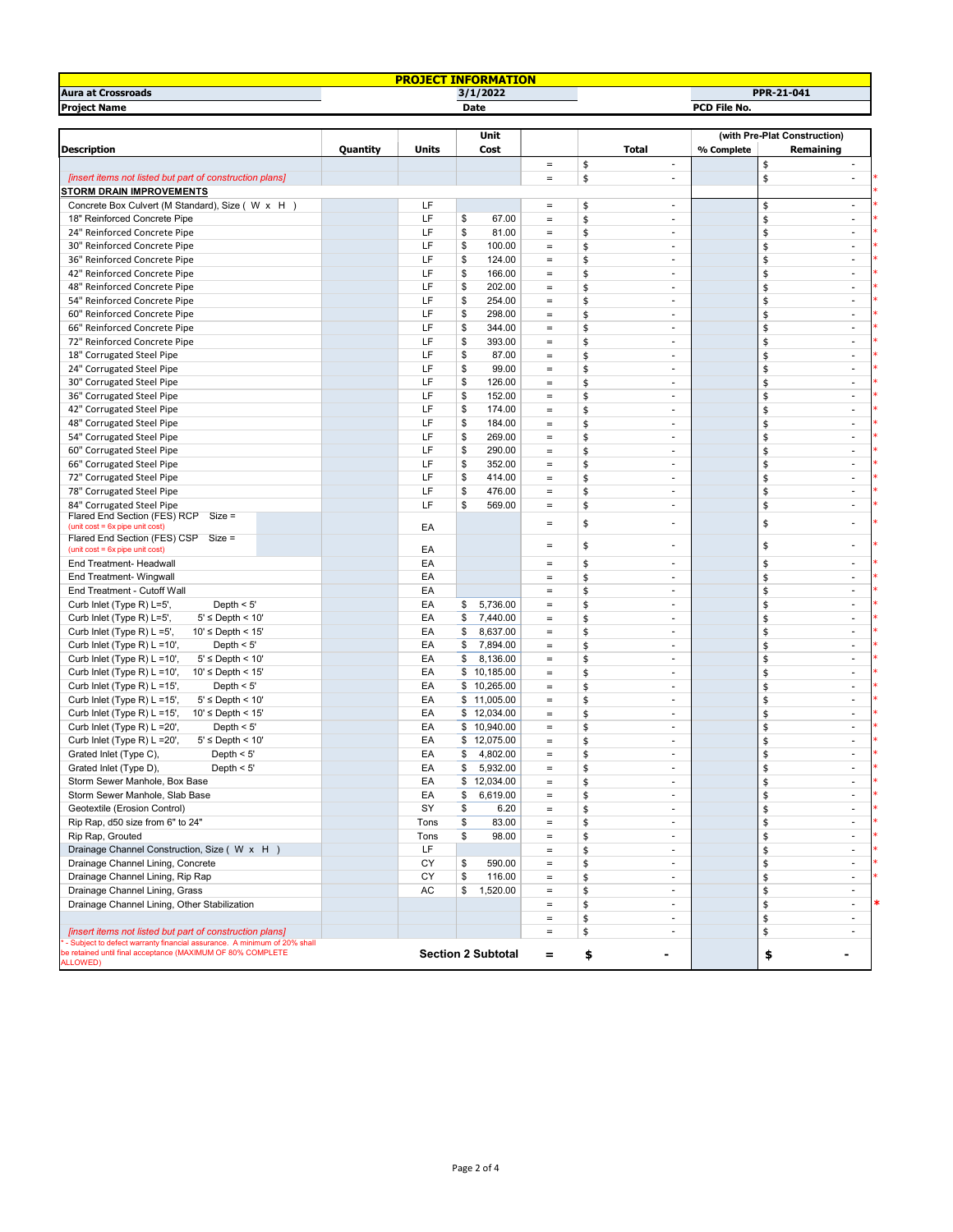| <b>PROJECT INFORMATION</b>                                                                           |             |                                                                   |              |                           |                   |    |              |            |    |                              |
|------------------------------------------------------------------------------------------------------|-------------|-------------------------------------------------------------------|--------------|---------------------------|-------------------|----|--------------|------------|----|------------------------------|
| <b>Aura at Crossroads</b>                                                                            |             |                                                                   |              | 3/1/2022                  |                   |    |              |            |    | <b>PPR-21-041</b>            |
| <b>Project Name</b>                                                                                  | <b>Date</b> |                                                                   |              |                           | PCD File No.      |    |              |            |    |                              |
|                                                                                                      |             |                                                                   |              |                           |                   |    |              |            |    |                              |
|                                                                                                      |             |                                                                   |              | <b>Unit</b>               |                   |    |              |            |    | (with Pre-Plat Construction) |
| <b>Description</b>                                                                                   |             | <b>Quantity</b>                                                   | <b>Units</b> | Cost                      |                   |    | <b>Total</b> | % Complete |    | Remaining                    |
| <b>SECTION 3 - COMMON DEVELOPMENT IMPROVEMENTS (Private or District and NOT Maintained by EPC)**</b> |             |                                                                   |              |                           |                   |    |              |            |    |                              |
| <b>ROADWAY IMPROVEMENTS</b>                                                                          |             |                                                                   |              |                           |                   |    |              |            |    |                              |
| Asphalt Pavement (6" thick)                                                                          |             | 3,509                                                             | SY           | 30.00<br>\$               | $\qquad \qquad =$ | \$ | 105,270.00   |            | \$ | 105,270.00                   |
| (6" Vertical)<br>Curb and Gutter, Type A                                                             |             | 860                                                               | LF           | \$<br>31.00               | $=$               | \$ | 26,660.00    |            | \$ | 26,660.00                    |
| Temporary 6" Asphalt Curb                                                                            |             | 799                                                               | LF           | \$<br>8.00                | $\qquad \qquad =$ | \$ | 6,392.00     |            | \$ | 6,392.00                     |
| 5" Sidewalk (common areas only)                                                                      |             | 40                                                                | SY           | 50.00<br>\$               | $\equiv$          | \$ | 2,000.00     |            | \$ | 2,000.00                     |
| Pedestrian Ramp                                                                                      |             | $\mathbf{1}$                                                      | EA           | \$<br>1,190.00            | $\qquad \qquad =$ | \$ | 1,190.00     |            | \$ | 1,190.00                     |
| Cross Pan, local (8" thick, 6' wide to include return)                                               |             | 42                                                                | LF           | \$<br>42.00               | $\qquad \qquad =$ | \$ | 1,764.00     |            | \$ | 1,764.00                     |
| Regulatory Sign/Advisory Sign                                                                        |             | $\mathbf{1}$                                                      | EA           | 311.00<br>\$              | $\qquad \qquad =$ | \$ | 311.00       |            | \$ | 311.00                       |
| <b>STORM DRAIN IMPROVEMENTS</b>                                                                      |             | (Exception: Permanent Pond/BMP shall be itemized under Section 1) |              |                           |                   |    |              |            |    |                              |
| 18" Reinforced Concrete Pipe                                                                         |             | 285                                                               | LF           | \$<br>67.00               | $\equiv$          | \$ | 19,095.00    |            | \$ | 19,095.00                    |
| 24" Reinforced Concrete Pipe                                                                         |             | 234                                                               | LF           | \$<br>81.00               | $\equiv$          | \$ | 18,954.00    |            | \$ | 18,954.00                    |
| 30" Reinforced Concrete Pipe                                                                         |             | 93                                                                | LF           | \$<br>100.00              | $\equiv$          | \$ | 9,300.00     |            | \$ | 9,300.00                     |
| 36" Reinforced Concrete Pipe                                                                         |             | 1,059                                                             | LF           | \$<br>124.00              | $\equiv$          | \$ | 131,316.00   |            | \$ | 131,316.00                   |
| 48" Reinforced Concrete Pipe                                                                         |             | 11                                                                | LF           | 202.00<br>\$              | $\equiv$          | \$ | 2,222.00     |            | \$ | 2,222.00                     |
| Curb Inlet (Type R) L=5',<br>Depth $<$ 5'                                                            |             | $\overline{2}$                                                    | EA           | \$<br>5,736.00            | $\equiv$          | \$ | 11,472.00    |            | \$ | 11,472.00                    |
| Curb Inlet (Type R) L =10',<br>Depth $< 5'$                                                          |             | 3                                                                 | EA           | 7,894.00<br>\$            | $\equiv$          | \$ | 23,682.00    |            | \$ | 23,682.00                    |
| Curb Inlet (Type R) L =15',<br>$5' \le$ Depth < $10'$                                                |             | $\mathbf{1}$                                                      | EA           | 10,265.00<br>\$           | $\equiv$          | \$ | 10,265.00    |            | \$ | 10,265.00                    |
| Storm Sewer Manhole, Box Base                                                                        |             | 6                                                                 | EA           | 12,034.00<br>\$           | $\equiv$          | \$ | 72,204.00    |            | \$ | 72,204.00                    |
| Storm Sewer Manhole, Slab Base                                                                       |             | $\mathbf{1}$                                                      | EA           | \$<br>6,619.00            | $\equiv$          | \$ | 6,619.00     |            | \$ | 6,619.00                     |
| Depth $< 5'$<br>Grated Inlet (Type C),                                                               |             | $\mathbf{1}$                                                      | EA           | \$4.802.00                | $\qquad \qquad =$ | \$ | 4,802.00     |            | \$ | 4,802.00                     |
| WATER SYSTEM IMPROVEMENTS                                                                            |             |                                                                   |              |                           |                   |    |              |            |    |                              |
| Water Main Pipe (PVC), Size 8"                                                                       |             | 2,239                                                             | LF           | \$<br>66.00               | $\equiv$          | \$ | 147,774.00   |            | \$ | 147,774.00                   |
| Water Main Pipe (Ductile Iron), Size 6"                                                              |             | 153                                                               | LF           | \$<br>65.00               | $\equiv$          | \$ | 9,945.00     |            | \$ | 9,945.00                     |
| Gate Valves, 8"                                                                                      |             | 38                                                                | EA           | 1,923.00<br>\$            | $=$               | \$ | 73,074.00    |            | \$ | 73,074.00                    |
| Fire Hydrant Assembly, w/ all valves                                                                 |             | 8                                                                 | EA           | \$<br>6,828.00            | $\equiv$          | \$ | 54,624.00    |            | \$ | 54,624.00                    |
| Water Service Line Installation, inc. tap and valves                                                 |             | 19                                                                | EA           | \$<br>1,370.00            | $=$               | \$ | 26,030.00    |            | \$ | 26,030.00                    |
| Tees, 8"                                                                                             |             | $\overline{4}$                                                    | EA           | \$<br>930.00              | $\equiv$          | \$ | 3,720.00     |            | \$ | 3,720.00                     |
| Bends, 8"                                                                                            |             | 10                                                                | EA           | $\mathbf{s}$<br>650.00    | $\equiv$          | \$ | 6,500.00     |            | \$ | 6,500.00                     |
| SANITARY SEWER IMPROVEMENTS                                                                          |             |                                                                   |              |                           |                   |    |              |            |    |                              |
| Sewer Main Pipe (PVC), Size 8"                                                                       |             | 1,876                                                             | LF           | \$<br>66.00               | $\qquad \qquad =$ | \$ | 123,816.00   |            | \$ | 123,816.00                   |
| Sanitary Sewer Manhole, Depth < 15 feet                                                              |             | 7                                                                 | EA           | \$<br>4,540.00            | $\qquad \qquad =$ | \$ | 31,780.00    |            | \$ | 31,780.00                    |
| Sanitary Service Line Installation, complete                                                         |             | 10                                                                | EA           | \$<br>1,451.00            | $=$               | \$ | 14,510.00    |            | \$ | 14,510.00                    |
| <b>LANDSCAPING IMPROVEMENTS</b>                                                                      |             | (For subdivision specific condition of approval, or PUD)          |              |                           |                   |    |              |            |    |                              |
|                                                                                                      |             |                                                                   | EA           |                           | $\equiv$          | \$ | ÷.           |            | \$ |                              |
|                                                                                                      |             |                                                                   | EA           |                           | $\qquad \qquad =$ | \$ |              |            | \$ |                              |
| ** - Section 3 is not subject to defect warranty requirements                                        |             |                                                                   |              | <b>Section 3 Subtotal</b> | $=$               | \$ | 945,291.00   |            | \$ | 945,291.00                   |